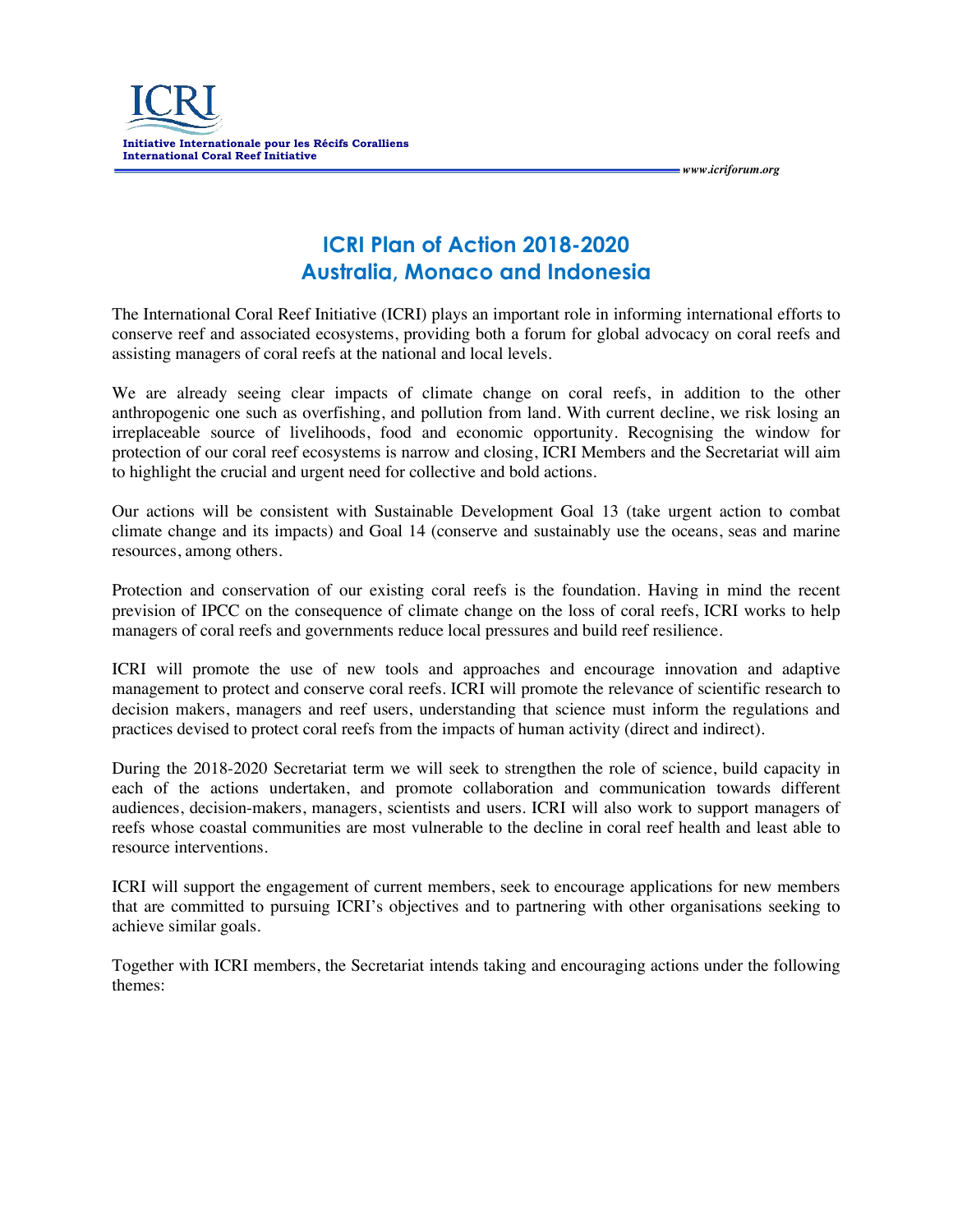# **Theme 1 – Promote effective and adaptable solutions to improve the protection of coral reefs**

 *www.icriforum.org* 

*ICRI Desired Outcome 2020: There is demonstrable action to protect and improve the resilience of coral reefs and related ecosystems through policy, management and innovation* 

### **1.A – Strengthening policies - Supporting protection of coral reefs and associated ecosystems through effective policy and legislative frameworks**

The consideration of coral reefs and related into national, regional and international policies is an opportunity to ensure their sustainable management and conservation. Moreover, the chairmanship of the Secretariat coincides with the 2050 Vision of the current Strategic Plan for Biodiversity 2011-2020 as well the 2030 Agenda for Sustainable Development and other relevant international processes. Thus, ICRI should take every opportunity to raise the plight of coral reefs. **ICRI will share good practices, encourage and support the development of new or improved policy frameworks at all relevant scales, and contribute to internationally established goals and targets.**

#### Activities at the national level

Following the work implemented under the 2016-2018 Plan of Action, the current ICRI secretariat will produce summaries of existing legislative and regulatory mechanisms for the protection of coral reefs and related ecosystems at the national level. **To standardize this work, guidance on a methodological approach will be produced.** The Secretariat will lead the work for some selected countries and will encourage other ICRI members to participate in this work. If needed, technical assistance will be provided. The aim is to implement this work for about 15 countries by the end of the Secretariat in order to identify good practices.

#### Activities at the international level

The UN Environment Assembly (UNEA), at its second universal session, adopted resolution UNEA/2/12 Sustainable Coral Reefs Management. This resolution, in Operative Paragraph 13, requests the Executive Director, in cooperation with the International Coral Reef Initiative, other relevant international organizations and other relevant partners to prepare, by 2018, **an analysis of global and regional policy instruments and governance mechanisms related to the protection and sustainable management of coral reefs.** The results will be shared at the  $33\textdegree$  ICRI General Meeting and then at the  $4\textdegree$  UN Environment Assembly (UNEA).

The fifteenth meeting of the Convention on Biodiversity (CBD) Conference of the Parties in 2020 is expected to update the CBD's strategic plan. Under the current plan, *Strategic Goal B: Reduce the direct pressures on biodiversity and promote sustainable use*, a target on coral reefs was adopted - Aichi Target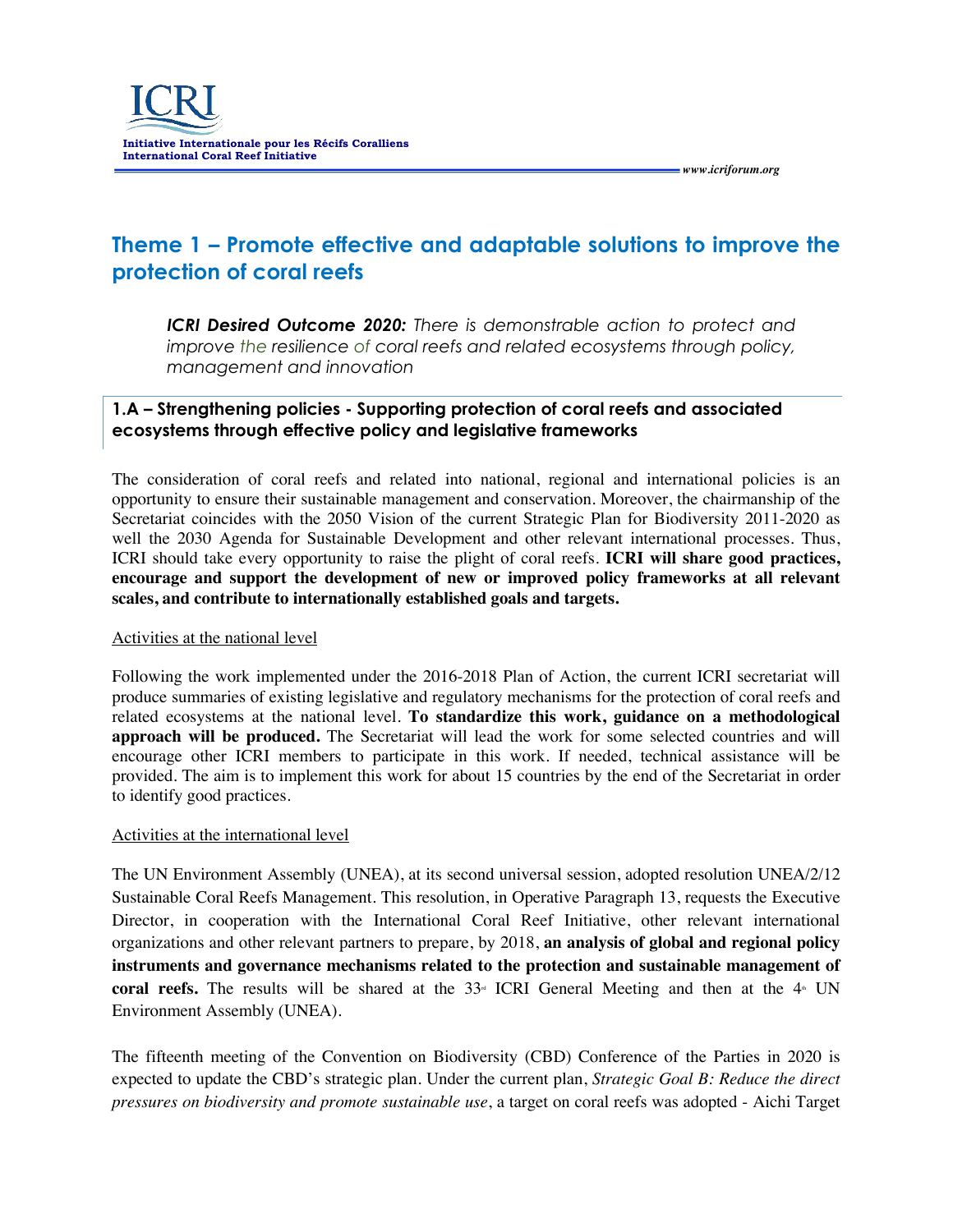

10: *By 2015, the multiple anthropogenic pressures on coral reefs, and other vulnerable ecosystems impacted by climate change or ocean acidification are minimized, so as to maintain their integrity and functioning.* The proposed activities under this work are:

 *www.icriforum.org* 

- To undertake a rapid assessment of the implementation by selected countries to achieve Aichi Target 10. It is expected to deliver an assessment on the progress made (success and possible failure) by the selected countries towards achieving the Aichi Target 10.
- To mobilize- ICRI countries for the development of a post Aichi target for coral reefs as part of the development of the post-2020 global biodiversity framework and recommend options for a new target(s).
- To coordinate ICRI's contribution to a post-2020 global biodiversity framework, including preparing a timeline according to the ICRI Rules of Procedure.

The ICRI Secretariat will also take advantage of upcoming international events to advocate for the protection of coral reefs and related ecosystems. A list of possible events is available in annexe 1.

### **1.B - Promote and build capacity in applying innovative funding**

The need for new and innovative financing has been widely recognized, including by the Convention on Biological Diversity (CBD); the UN Environment Assembly; or the Coral Reef Life Declaration (which 16 countries more than 55% the world's corals have signed since 2017). A recent assessment conducted by a Conservation for Biodiversity High-Level Panel estimated that the global investment required for corals reefs is five times greater than current levels.

It is now recognized the need to move from a project-based approach to sustainable funding mechanisms dedicated to coral reefs. In addition, many reports dealing with the financing of coral conservation actions and activities have been produced, but nothing seems to be put into actions on the field so far. Finding new and more diversified sources of funding is just addressing one part of the problem. Coral conservation project managers not only need money, but also the support and the technical assistance to find it and use it in a sustainable way.

In that context, ICRI will:

- Conduct a workshop on innovative funding.
- Think, in collaboration with Conservation Alliance Finance (CFA), about the best way to assist /support ICRI members in developing– innovative – sustainable funding mechanism for coral reef conservation.
- Work on the development of a Global Coral Reef fund.

The ICRI Secretariat will also continue the promotion of the compendium highlighting the best projects received within the framework of the ICRI/UN Environment Grants Programme.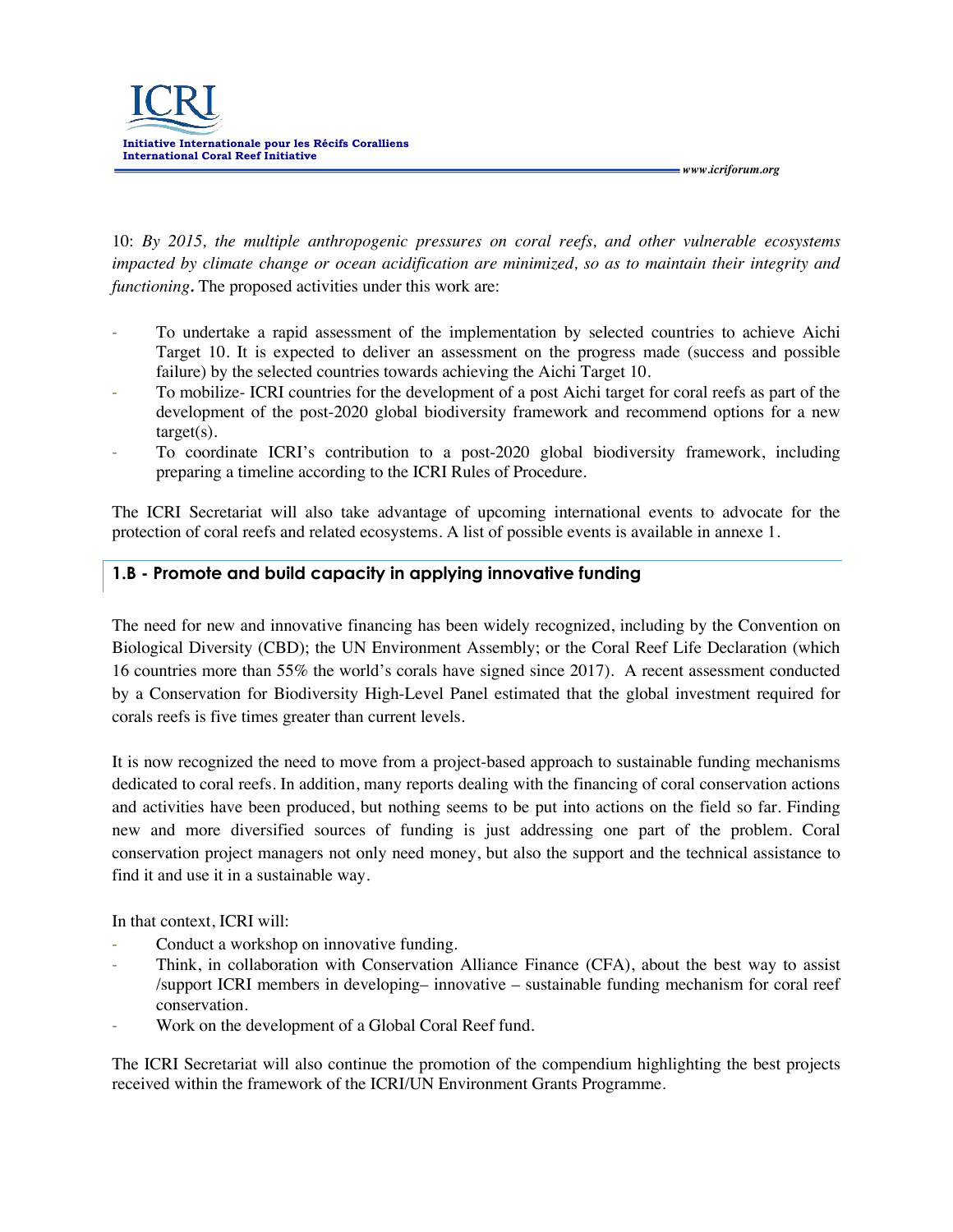

 *www.icriforum.org* 

### **1.C – Support reef resilience at the local, regional and global scale**

We are entering a new paradigm of coral reef management that requires greater innovation to support the resilience of coral reefs and associated ecosystems. There has been a growing recognition by coral reef managers globally that business-as-usual approaches are not adequate to address the rapidly changing landscape of risk from climate change and other cumulative pressures. We must intensify our efforts to build the resilience of coral reefs to the disturbances we know to expect in coming decades. This is not just about new activities, but it also includes innovative approaches to the use of existing tools.

ICRI will support and share knowledge of World Heritage and other coral reef managers on leading practice and innovations in protected area management to support reef resilience. Australia will lead this collaboration based on the work being undertaken to implement the Reef Blueprint initiatives developed at the 2017 Reef Summit – where ICRI and UN Environment were represented.

### **1.D - Promote leading practice reef restoration mechanisms by facilitating partnerships, investment and capacity building among ICRI members**

Restoration methods have been developed and tested in some regions of the world, but to date, they have not been widely applied. While existing techniques are generally only feasible at small spatial scales, coral restoration techniques could have the potential to make a contribution as part of broader management actions. Beyond ecological benefits, restoration can also provide opportunities for communities and industries to participate in practical efforts to improve locally-valued sites. In doing so this can help to build community and industry resilience.

ICRI will promote leading practice reef restoration that is part of a management approach intended to improve the condition and resilience of coral reef habitats. ICRI will also establish an *ad hoc* committee to:

- Undertake an inventory of leading and innovative practices/techniques and strategies (including their limits, conditions of implementation, financing, and an assessment of their results).
- Produce an inventory of ongoing reef restorations activities throughout the world.
- Review and update the 2005 ICRI Resolution on coral reef restoration taking into account the current science and management knowledge.

The *Ad Hoc* committee will seek an active participation from organizations already working on the topic including ISRS, the action group on Coral Restoration (Commonwealth Blue Charter), the coral restoration consortium, and Australia's Reef Restoration and Adaptation Program.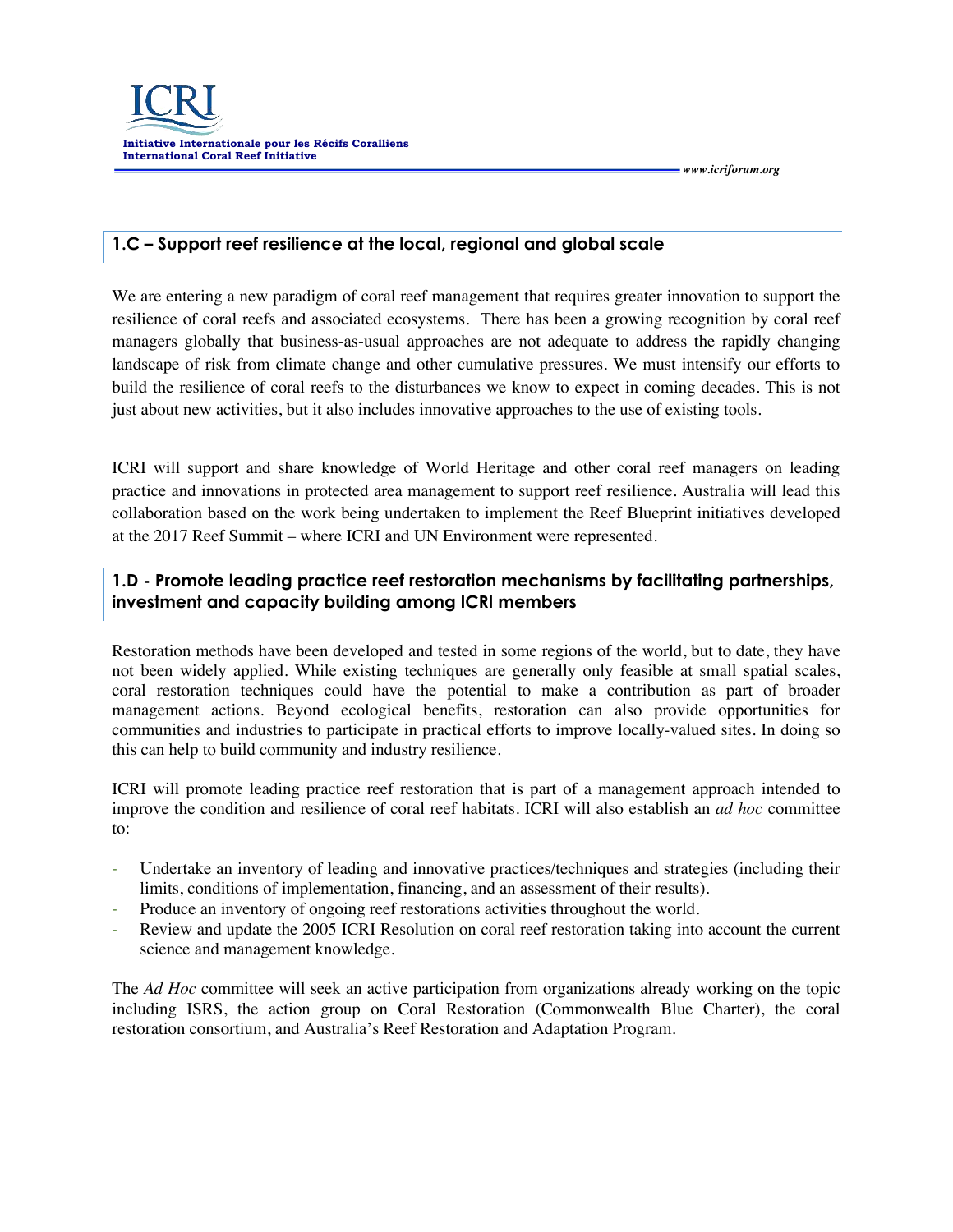

# **Theme 2 – Understand the trends of coral reefs**

*ICRI Desired Outcome 2020: A functioning globally coordinated network monitoring the status of coral reefs worldwide*

 *www.icriforum.org* 

**2.A - Establish a functioning, globally coordinated and sustainably funded Global Coral Reef Monitoring Network (GCRMN) comprising a global network of institutes, agencies and programs that monitor coral reefs**

The Global Coral Reef Monitoring Network (GCRMN) was established by ICRI in 1995, to report on the condition of the world's coral reefs in the context of the development of the ICRI Call to Action. At the ICRI General Meeting in 2014, the GCRMN's main purpose was revised as follows: "*GCRMN supports ICRI* by working through a global network to strengthen the provision of best available scientific *information on, and communication of, the status and trends of coral reef ecosystems, for their conservation and management*".

At ICRI General Meeting 31 in 2016, ICRI Members requested that the ICRI Secretariat and UN Environment *"develop and initiate implementation of a roadmap for strengthening GCRMN"*. Actions performed under the auspices of the joint Monaco/Australian/Indonesia ICRI Secretariat will:

- develop an Implementation and Governance Plan (IGP) for the GCRMN in conjunction with GCRMN Working Group that is comprised of key contributors to and stakeholders in the GCRMN. The IGP will establish governance and coordination structures for the GCRMN that ensures appropriate oversight and implementation of GCRMN activities; and
- develop and present a business case to support enduring funding for core activities of the GCRMN, particularly those associated with coordination, report production and communication and capability development.

### **2.B - Ensure monitoring data is fit for purpose to aid better decision-making and management**

The primary purpose of the GCRMN is to provide the best available scientific information on, and communication of, the status and trends of coral reef ecosystems to support their conservation and sustainable use by informing local, national, regional and global management and policy processes.

The challenge for the GCRMN is to ensure that the information collected and reported by the network is directly relevant to management and policy processes at local, national, regional and global levels. In order to understand the information requirements of managers and developers at all levels and ensure the delivery of relevant information, the GCRMN will:

apply existing national and international monitoring frameworks to ensure that the indicators, data collection, analysis and communication methods meet management reporting and policy requirements at national, regional and global levels; and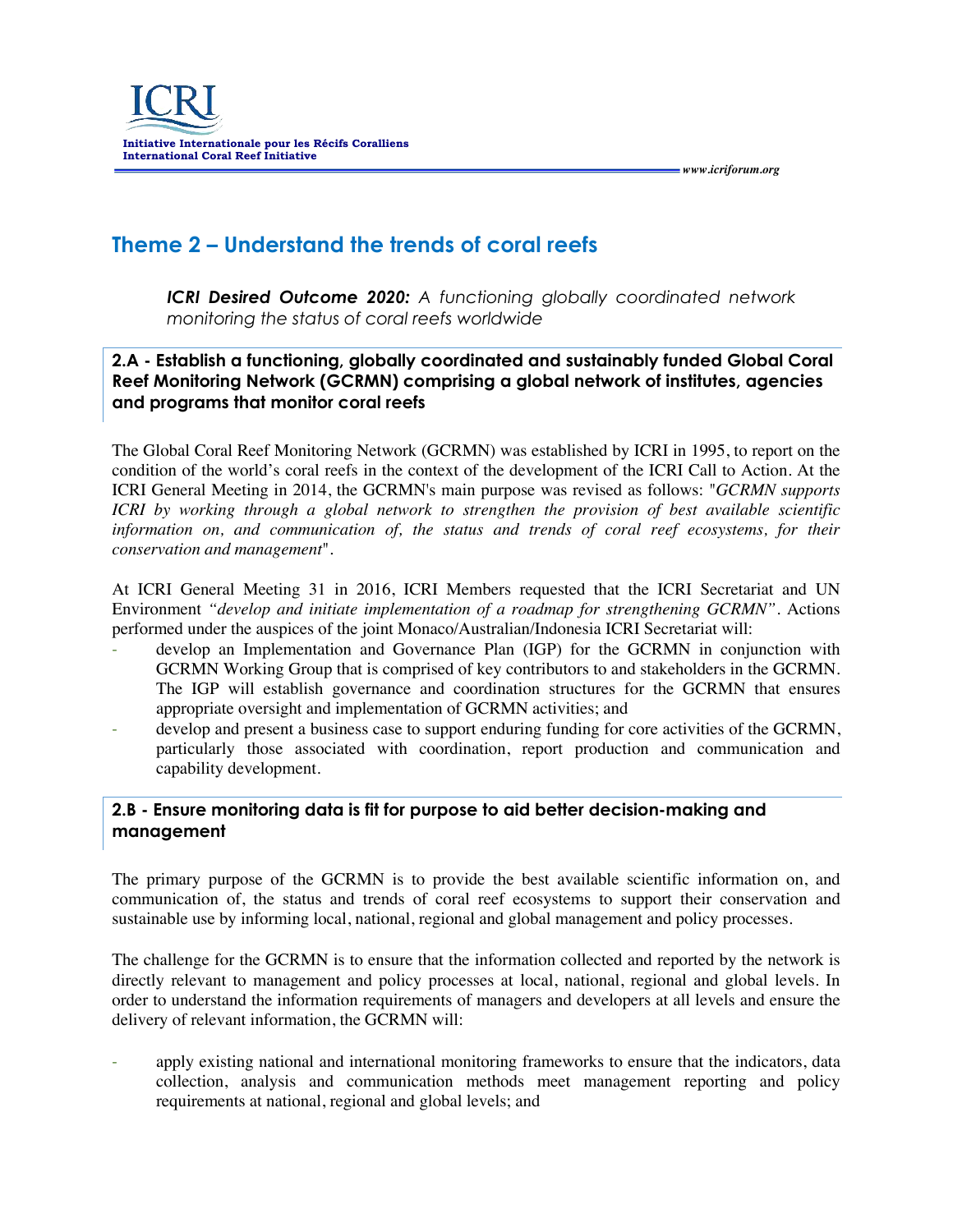

when required, establish specific Task Forces to provide technical advice on data collection, type, quality, sharing and management, reporting and communication to enhance utility and adoption in management and policy development.

 *www.icriforum.org* 

### **2.C - Build capability to collect, analyse, manage and report ecological, social, economic and cultural data associated with coral reefs**

Conservation and sustainable use of coral reefs is dependent on the implementation of appropriate and timely management actions that are informed by up-to-date knowledge of the status and trends of key components (e.g. coral and fish), critical processes (e.g. recruitment, connectivity and recovery), and the impacts of pressures (e.g. human influences) affecting them. Such knowledge is gained through the implementation of targeted monitoring programs.

Worldwide, there are numerous monitoring programs focussed on coral reefs. However, the effectiveness of these programs, and our ability to integrate data and information across programs to inform management and produce coherent regional and global syntheses is challenged by several fundamental issues associated, not the least of which is variable capability to collect, analyse and report monitoring data, and inconsistencies in data collection methodologies, data formats, data management, and taxonomic resolution of indicators. :

In order to improve the quality of data and derived outputs underpinning management and policy decision at local, national, regional and global levels, the GCRMN will:

- strengthen capability to monitor the condition of ecological, social, economic and cultural dimensions associated with coral reefs through direct engagement and training of network members;
- introduce members to standardised data collection protocols to assist with data collection and subsequent integration across monitoring programs and regions; and
- develop protocols and infrastructure to support data analysis, management and integration.

### **2.D - Produce a Status of Coral Reefs of the World report by mid-2020**

The principal outputs of the GCRMN have been periodic global assessments of the status and trends of coral reef ecosystems worldwide. However, the last Status of Coral Reefs of the World report was released in 2008 creating a significant gap in contemporary understanding of global status and trends in coral reefs, which was recognised in UN Environment Assembly Resolution 2/12 on coral reefs which called on UN Environment to "support further development of coral reef indicators, regional coral reef *assessments, and preparation of a global report through GCRMN".* .

Considering that the CBD Strategic Plan for Biodiversity (Aichi Targets) is due in 2020, and that 2020 also provides the first interim reporting for Agenda 2030 and the Sustainable Development Goals, it appropriate that the GCRMN produce another *Status of Coral Reefs of the World* report by mid-2020 to contribute to these processes and help set targets and assessment for the post-2020 biodiversity agenda. During the joint Monaco/Australian/Indonesia ICRI Secretariat the GCRMN will: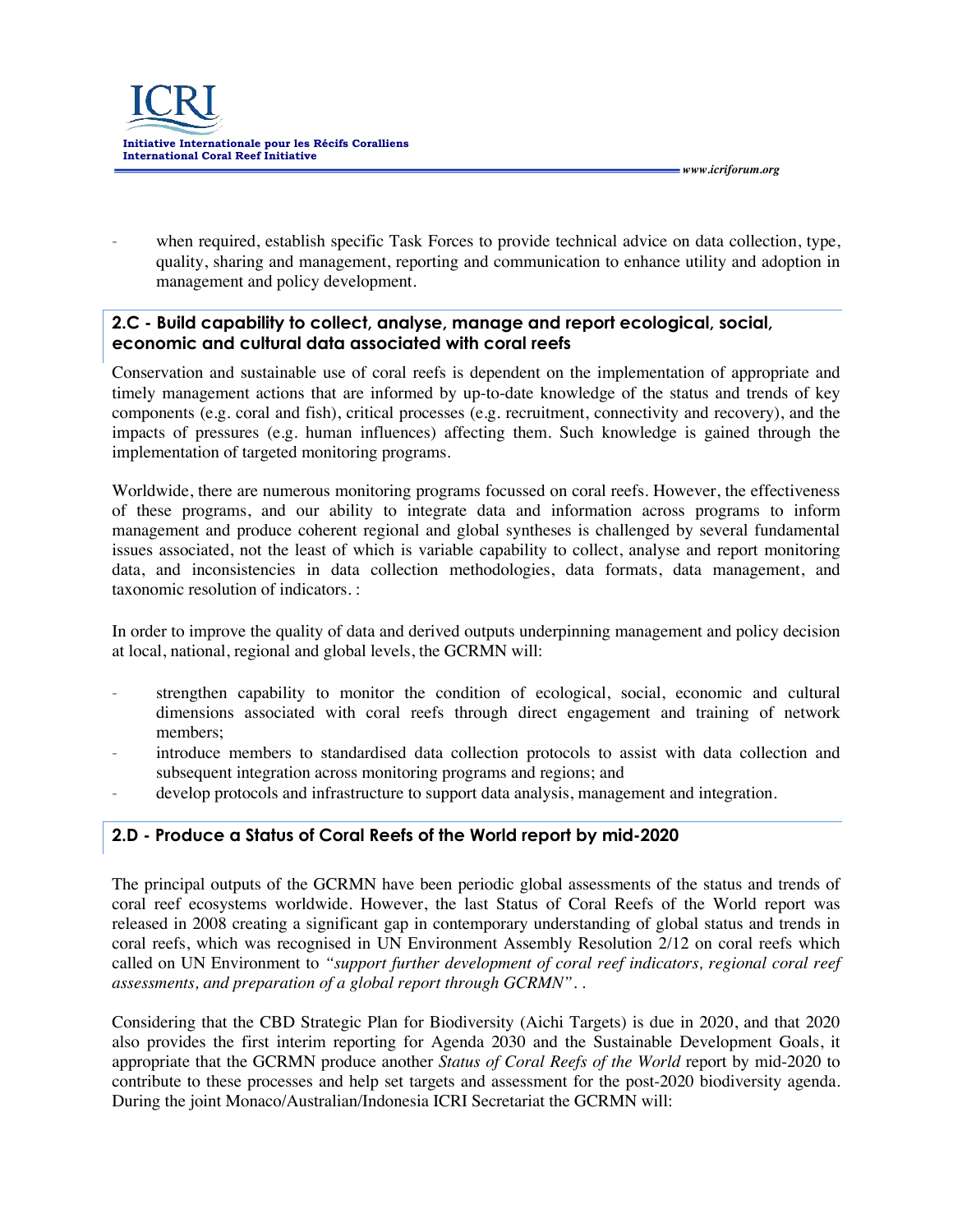

- develop and implement a plan, including timeframes for the delivery of a *Status of Coral Reefs of the World* report to be released in mid-2020;

 *www.icriforum.org* 

- mobilize the global coral reef monitoring community to contribute relevant information and data to a *Status of Coral Reefs of the World* report, which includes available social, economic and cultural information;
- produce a series of regional Status of coral reefs reports in support of the 2020 *Status of Coral Reefs of the World* report;
- develop a communication strategy to ensure that the 2020 *Status of Coral Reefs of the World* report has greatest impact at national, regional and international scales; and
- conduct a session on the status of the world's coral reefs at the next ICRS conference in Bremen in 2020.

# **Theme 3 –Live Reef Food Fish Trade (LRFFT)**

*ICRI Desired Outcome 2020: there is an increased understanding of the LRFFT, including actions to reduce the impacts of the illegal trade*

The international Live Reef Food Fish Trade (LRFFT) has been a focus of attention for many years considering its significance in monetary value, socio-economic implications and associated ecological and biodiversity concerns. It is heavily associated with both illegal and biologically unsustainable practices. Groupers make up a large proportion of the predator biomass on reefs (similar to sharks in the ocean). They are involved in top-down control of prey abundance, behaviour and habitat structure. Grouper density has been shown to be inversely related to coral-eating starfish (*Acanthaster planci*) while the Napoleon fish (a threatened species on CITES App II) is one of the only other known predator of this damaging starfish. The excessive loss of fish species can negatively affect the coral reef ecosystem.

LRFFT is mostly biologically unsustainable: serious growth and recruitment overfishing occur due to too many fish being removed each year and too many juveniles being caught which erodes reproductive stock (i.e. they do not survive to reproduce). Also, some groupers are particularly vulnerable while they are aggregating to spawn (reproducing in brief, predictable spawning aggregations, a vulnerable life history phase) and severely overfished at this time. Losses of whole aggregations can quickly occur, thereby eliminating reproductive capacity from an area. The main targets of the LRFFT are the groupers, especially several *Epinephelus* and *Plectropomus* spp. also the Napoleon fish, all highly valued in luxury seafood export markets. Actions are needed to limit the catch, regulate gears and catch methods, and protect spawning areas (vulnerable life history phases) as well as safeguard threatened reef fish (several LRFFT are globally threatened species according to the IUCN Red List Nov 2018 update).

LRFFT includes Illegal trade: illegal fishing methods, particularly cyanide, are used to catch certain high value species, particularly Napoleon fish. Large volumes of illegal and unreported exports on foreign vessels of wild-caught groupers threatens biodiversity and the long-term economic viability of this trade and the traded species for Indonesia. Illegal air shipments are also a concern for particular highly valued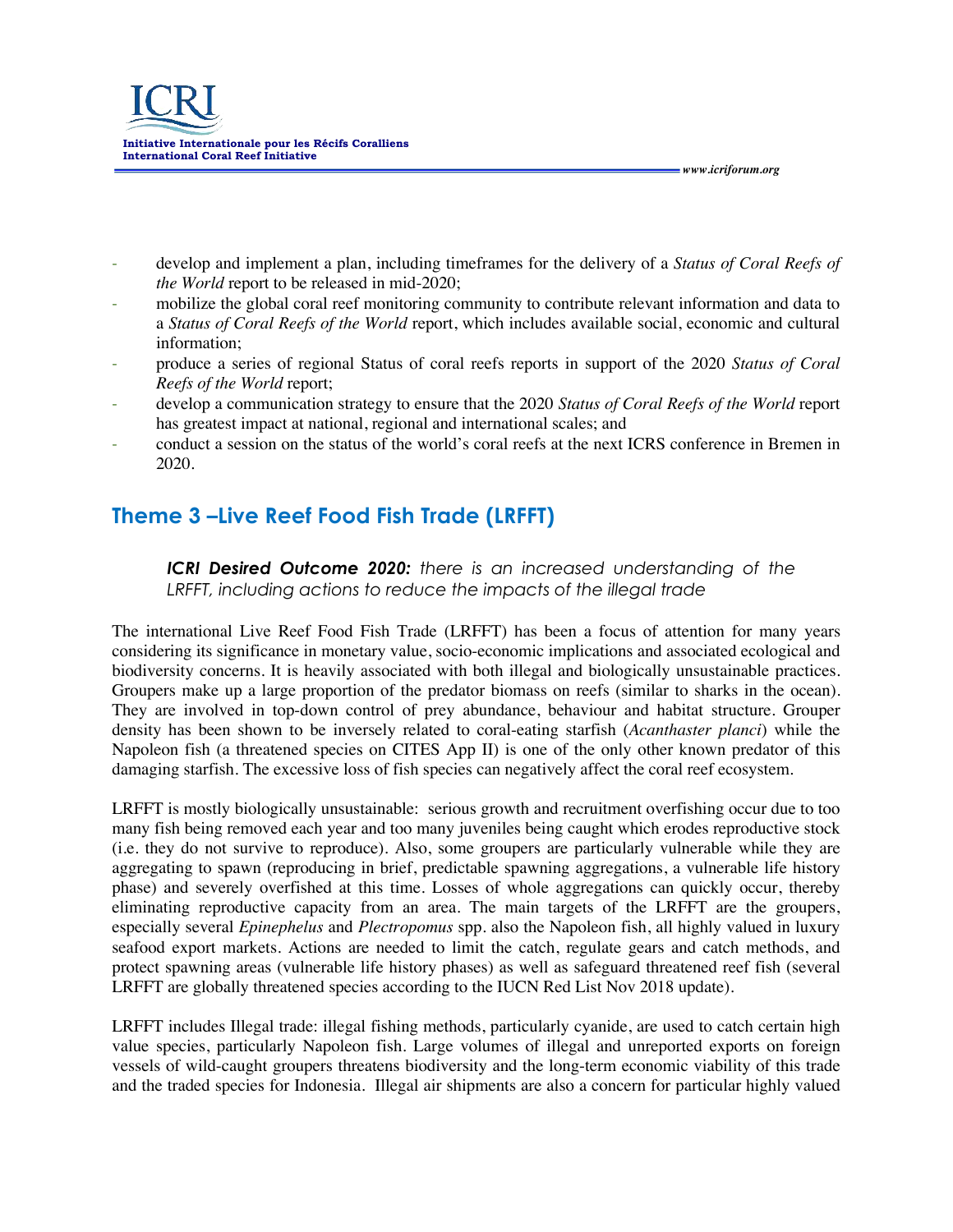

species. Actions are needed to monitor, provide incentives, and increase enforcement and regulation in relation to LRFFT illegal and destructive practice.

 *www.icriforum.org* 

While it is acknowledged that the management of LRFFT is challenging and complex, multiple countries now have various relevant measures and there are actions that can be taken, or improved upon, that are consistent with current practices exercised in coastal reef fisheries globally in terms of assessment, monitoring and control.

**Proposed actions for the next 2 years for ICRI members and Secretariat cover at least four major actions and their outcomes.**

### **3.A – Improve understanding of the LRFFT**

Actions include:

- Collect information on the extent and impacts of the LRFFT on coral reef species and ecosystems, including compiling a list of species impacted by the LRFFT, including CITES listed species, particularly in Southeast Asia.
- Collect information on the socio-economic impacts of the LRFFT.

#### **3.B – Improve management measures related to the LRFFT**

Actions include:

- Collect information on management measures to address the LRFFT, including the role of species and habitat protection and MPAs.
- Compile policies that address illegal trade in reef fish, including existing policies to combat the illegal extraction of and trade in other fauna and flora, with a particular emphasis on marine, in order to identify where ICRI can contribute to and improve the management of LRFFT.

### **Theme 4 - Help to reduce anthropogenic threats to coral reefs**

*ICRI Desired Outcome 2020: Anthropogenic threats to reefs are highlighted by ICRI and information is made available for members on actions that can be taken to reduce threats.* 

**4.A – Elevate awareness of the threats to coral reefs and the need for a collective response to accelerate actions that increase resilience at a local to global scale.**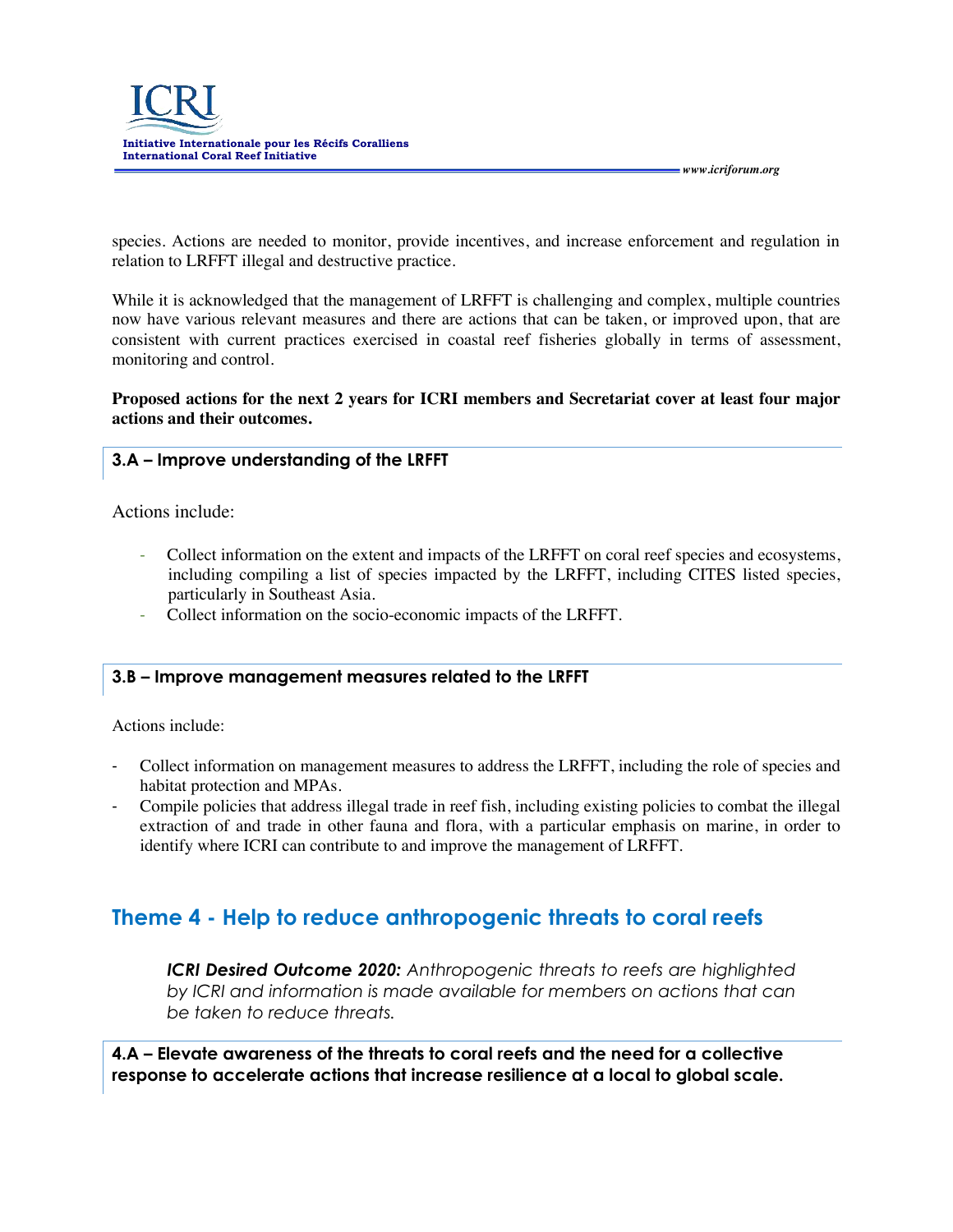

 *www.icriforum.org* 

ICRI will continue to highlight the threats to coral reefs, including climate change and the need for global action to protect coral reefs – especially for developing countries most vulnerable to declines in coral reef health. This will include encouraging ICRI members to i) integrate coral reefs into the IPCC Special Report on the Ocean and Cryosphere in a Changing Climate to be finalised and launched in Monaco in September 2019 or to ii) integrate ocean related components (including coral reefs and associated ecosystems) into national commitments.

### **4.B – Review of impacts of chemical pollution on coral reefs and associated ecosystems**

Building on the review of issues relating to the impact of sunscreens on coral reefs, the Secretariat plans to extend the scope to endocrine disruptors, nanoparticles, but also pesticides, herbicides, and urban effluents. The aim is to extend and promote knowledge on the effects of certain chemicals on corals reefs. If needed, the previous review will also be updated.

### **4.C - Guide actions to prevent and mitigate the impacts of marine pollution**

Sources of marine debris include urban storm water discharge, floating in from international waters, and deliberate or accidental littering from shipping and other activities. Currents transport debris around the world's oceans making coral reefs vulnerable to debris from both local and more distant sources. Studies show that smothering and entanglement of corals by plastic increases the occurrence of coral disease – 89% of coral systems in contact with plastic based marine debris exhibited signs of disease compared to four per cent of corals without exposure. Local to global action is needed to clean up existing marine debris and stop future marine debris.

ICRI will share the research, knowledge and approaches available to combat and reduce the incidence and impact of marine debris – this will include collaboration with UN Environment. These actions apply at local, regional, national and international scales, with the goal of stopping marine debris at the source or before release into the environment. Based on current knowledge the ICRI Secretariat will propose a Recommendation on marine debris that builds on the French Secretariat ICRI Recommendation on plastic microbeads.

### **4.D – Sustainable tourism**

The ecosystem services provided by coral reefs underpin tourism in many parts of the world, and especially in many places strongly impacted by their decline. It is estimated that coral reef tourism contributes \$36 billion to the global tourism industry annually.

Yet coral reefs are vulnerable to the effects of tourism, such as increased urbanization and waste water generation. Developing tourism based on coral reefs and their ecosystem services must therefore be carefully managed to prevent reef damage and ensure long-term economic and social gains. Well managed coral reef tourism supports the economy, protects reefs and directly contributes to SDGs 8, 12 and 14.

ICRI will support and share expertise about sustainable tourism and success field examples that provides both effective protection and presentation of coral reefs. This will also include promotion of ecological mooring devices that limit the mechanical destruction of coral reefs and seagrasses.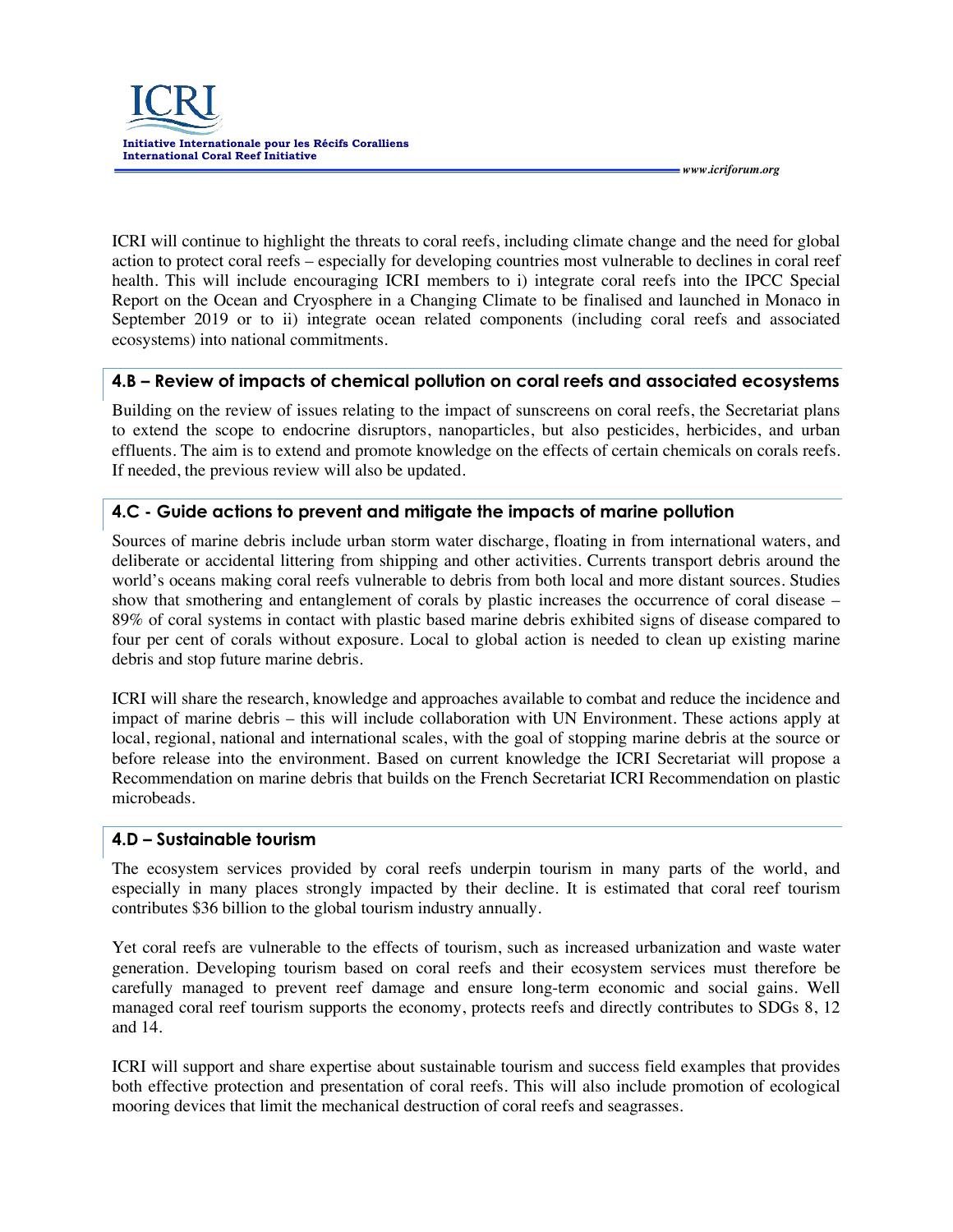

### **International Tropical Marine Ecosystem Management Symposium (ITMEMS)**

This symposium, held every four years or so, is a flagship activity of the International Coral Reef Initiative.

 *www.icriforum.org* 

It aims to develop and strengthen the capacities of coastal and marine managers and their partners to conserve and promote the sustainable use of coral reefs and related ecosystems. ITMEMS has been convened previously in Australia (1998), the Philippines (2003), Mexico (2006), Guadeloupe (2011) and Bohol, Philippines (2015). The goal is to "strengthen the capacities of managers to apply evidence-based approaches, innovative technologies, and emerging science to address management challenges in the local context".

ICRI will establish an *ad hoc* committee to discuss the organization of ITMEMS including inter alia content and themes, venue location, timing of the symposium, range of participants, budget and financing. ICRI Secretariat co-chair, Indonesia, has volunteered to host ITMEMS 6.

### **Fostering partnerships / collaboration, including with private sector**

Coral reefs are receiving growing international attention. Following on from the Aichi Biodiversity Targets and Action Plan, the action plans from Multilateral Environmental Agreements (MEAs) recognize them.

Adopting a resolution on the sustainable management of coral reefs, at the second session of the United Nations Environment Assembly (UNEA-2) in May 2016 or producing the Coral Reef Live declaration form part of this process to highlight both the value of coral reef ecosystems and the cumulative threats they are facing.

The situation of coral reefs, mangroves and seagrasses should also be improved by the high priority given to issues relating to the ocean on the international scene.

The ICRI Action Plan can work to implement international commitments which have already been made in these areas, as well as to work to promote new commitments and develop new partnerships, through groups including the:

- International Partnership for Blue Carbon.
- Community of Ocean Action "coral reefs".
- World Heritage Marine Programme.
- Commonwealth Blue Charter.
- Norway High Level Panel for a Sustainable Ocean Economy.